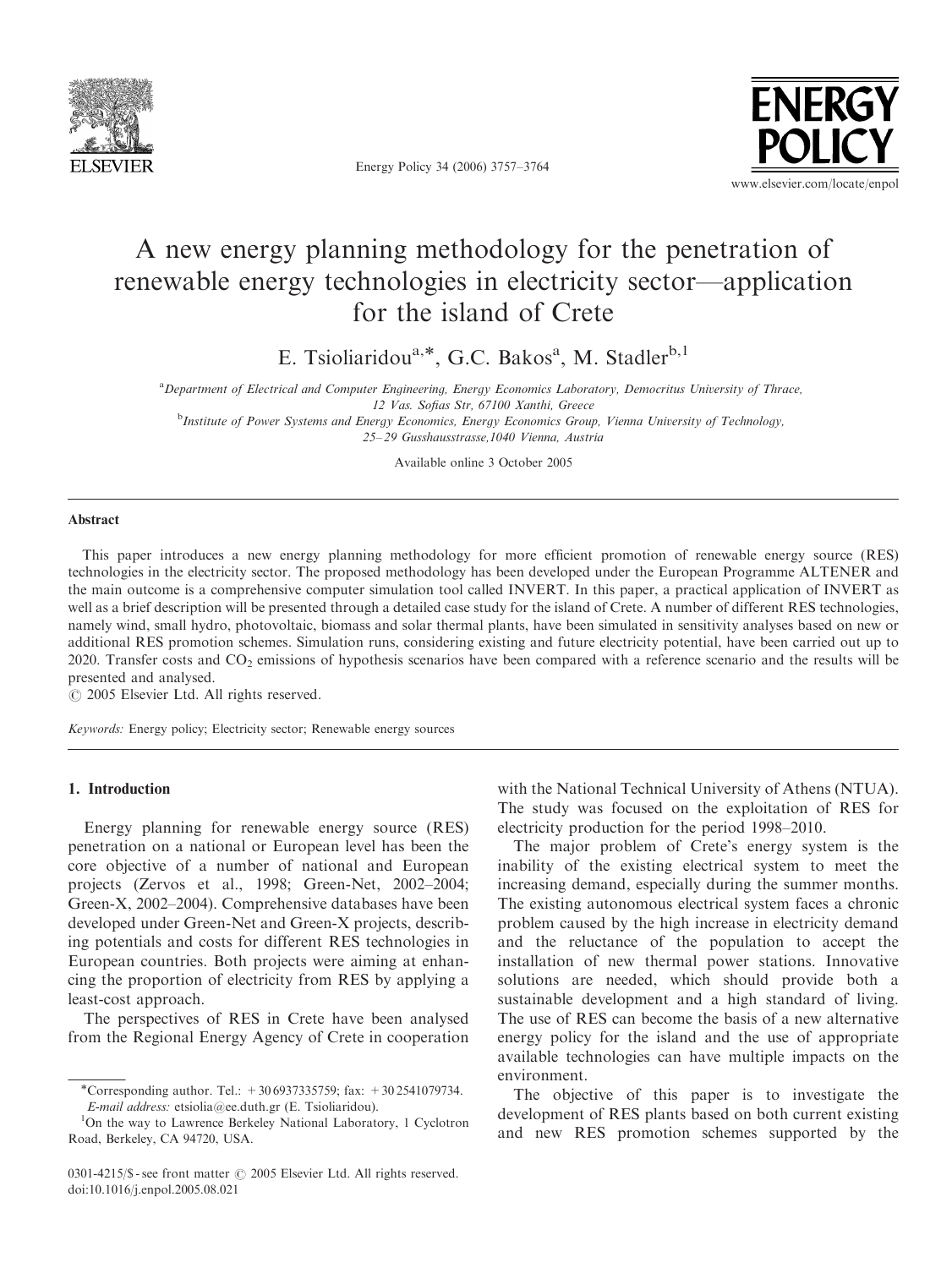government in order to achieve a higher share of RES and a lower level of  $CO<sub>2</sub>$  emissions. Taking into account the RES potential for the island of Crete, the motivation of this work is to introduce new promotion strategies, which will result in maximum  $CO<sub>2</sub>$  reductions with minimum public expenses.

### 2. INVERT simulation tool

INVERT simulation tool (Stadler et al., 2005) is a comprehensive computer model supporting the design of energy planning for RES, with respect to electricity sector (RES-E).

In principle, INVERT allows simulating the existing building stock (heating, cooling, domestic hot water (DHW) systems, solar thermal), rational use of energy (RUE), as well as renewable energy sources according electricity supply (RES-E), heat production (RES-CHP) and bio-fuel production for any desired region. Due to the flexible design, INVERT allows comparative and quantitative sensitivity analyses of the interactions between RUE, RES-E, RES-CHP and bio-fuels as well as greenhouse gas (GHG) reduction for each selected region.

The basic idea of INVERT is to compare the spent money in the electricity or building sector with the corresponding reduction of  $CO<sub>2</sub>$  emissions in the same sector.

It evaluates the effects of different promotion schemes (investment subsidies, feed-in tariffs (FITs), tax exemptions, subsidy on fuel input,  $CO<sub>2</sub>$  taxes, soft loans and additional aside premium) on the energy carrier mix,  $CO<sub>2</sub>$ reductions and costs for society due to promoting certain strategies.

The INVERT simulation tool outputs for the relevant RES-E part in this paper are:

- $\bullet$  CO<sub>2</sub> emissions (total reductions due to promotion schemes) (kton/yr),
- transfer costs for promoting RES-E technologies (Mio  $\epsilon$ /yr) and
- $\bullet$  electricity production from RES-E power plants  $(GW h/yr)$ .

Simulation runs for the case study of Crete include<sup>2</sup> the following RES technologies (Kranzl et al., 2004):

- wind-on-shore plants,
- small hydro stations,
- photovoltaic (PV) systems,
- biomass energy and
- solar thermal power plants.

The INVERT simulation tool provides a maximum flexibility regarding the specific data input of an individual region such as RES potentials, investment costs, efficiency or payback time. The main advantage of this tool is that the results of simulations are transparent; the user has the opportunity to see and explain the outcome of a simulation. The user may also modify model-specific definitions like simulation time frame, interest rates and technology data in a very flexible way. Furthermore, after the successful completion of a simulation—for a certain year—the user is able to change the promotion scheme settings for the next simulation year, based on the current situation in the investigated region.

In the following, the basic principles of INVERT will be presented and explained.

#### 3. Methodology description

In this section, a brief description of the relevant RES-E part is given.

In the RES-E (as well as RES-CHP and bio-fuel part of INVERT) for each facility (''band''), the potentials and costs (short- /long-term marginal costs) for the electricity/ heat as well as bio-fuel production are gathered and sorted in a least-cost order. Each band is described by a certain set of parameters. For example, PV systems: all PV locations with the same full loud hour can be gathered and treated as one unique band. Of course, there are different costs for each plant in a band. In other words, in reality, we would obtain a continuous cost curve. However, for the modelling in INVERT, we use stepped discrete functions as an approximation ( $=$  static cost–resource curves) (Fig. 1).

The simulation tool considers also the effects of learning curves and market barriers which lead to the concept of dynamic cost–resources curves. These are applied in the simulation tool INVERT. The market barriers reduce the potential and the learning curves reduce the costs of the static cost–resource curve as indicated by the ''dynamic cost–resource curve for a certain year''.

It is assumed that all RES-E bands get installed or used when the costs (in the dynamic cost–resource curve) for the electricity are lower than the electricity reference price (for



Fig. 1. Static cost resource curve.

<sup>&</sup>lt;sup>2</sup>In principle, INVERT allows one to define any desired technology, but for the detailed investigation for the island of Crete, five technologies are most important.